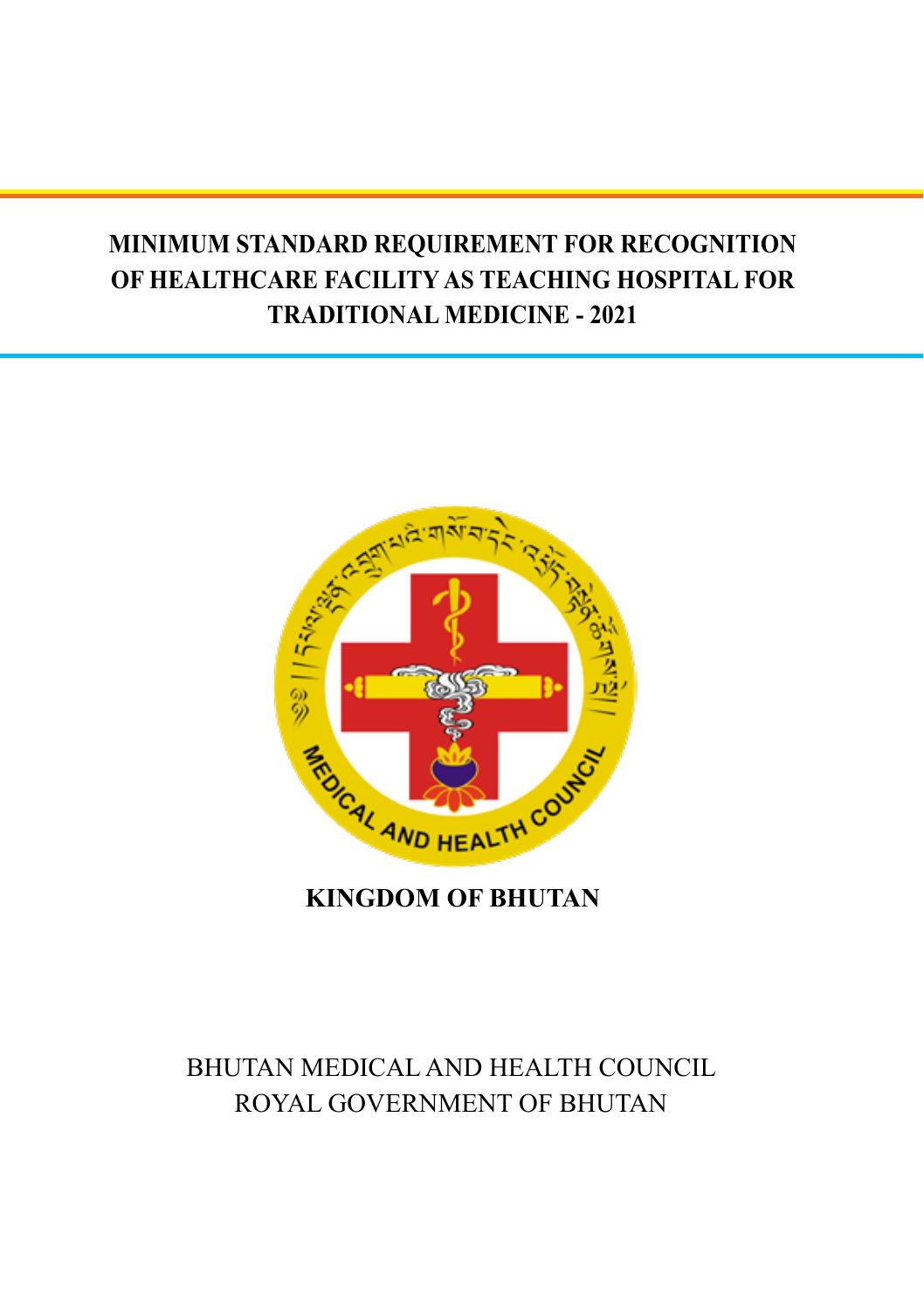# **MINIMUM STANDARD REQUIREMENT FOR RECOGNITION OF HEALTHCARE FACILITY AS TEACHING HOSPITAL FOR TRADITIONAL MEDICINE**



**KINGDOM OF BHUTAN** 

Bhutan Medical and Health Council Royal Government of Bhutan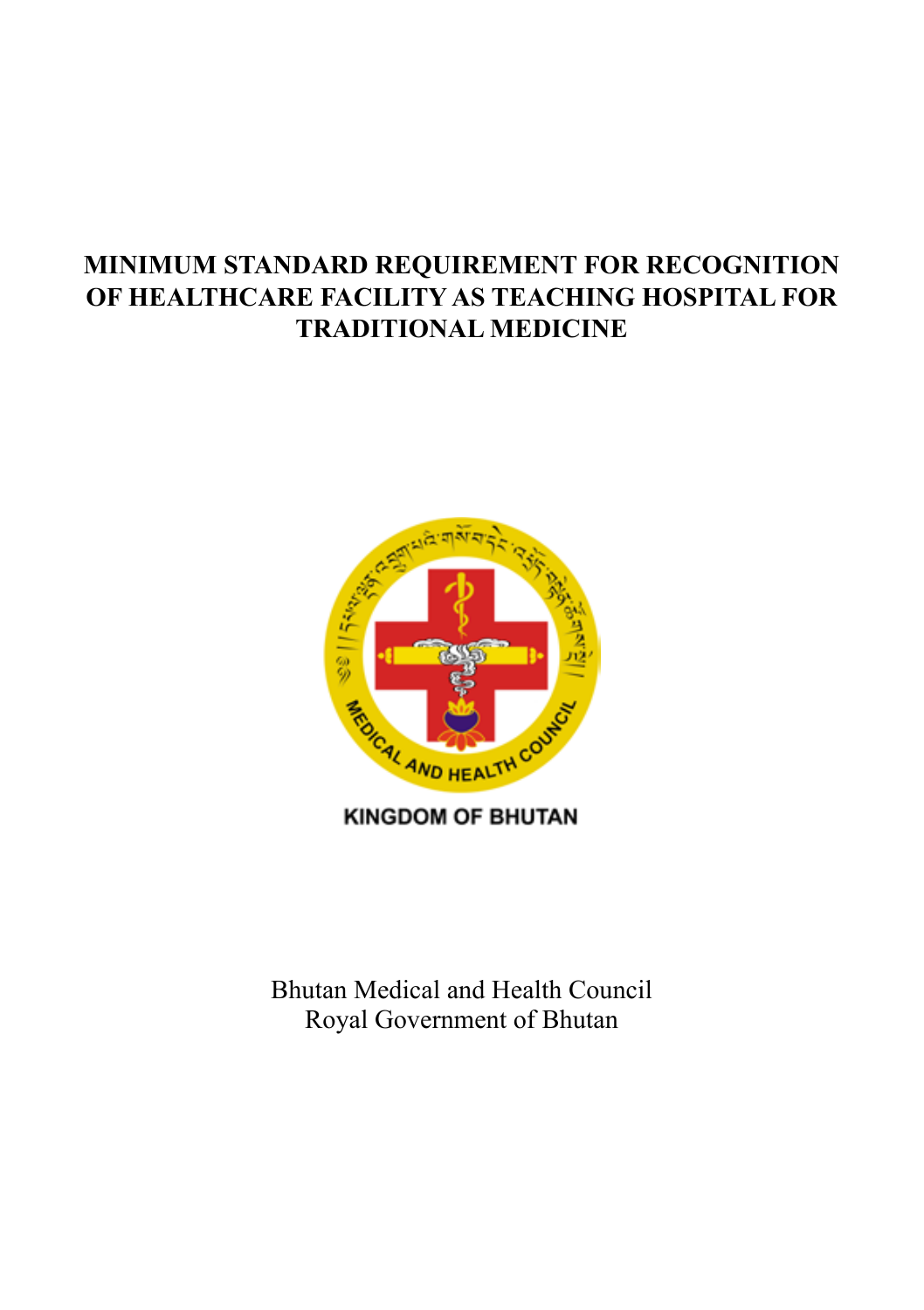©2021 Bhutan Medical and Health Council Autonomous Government Agency Tel: +975-2-331102 www.bmhc.gov.bt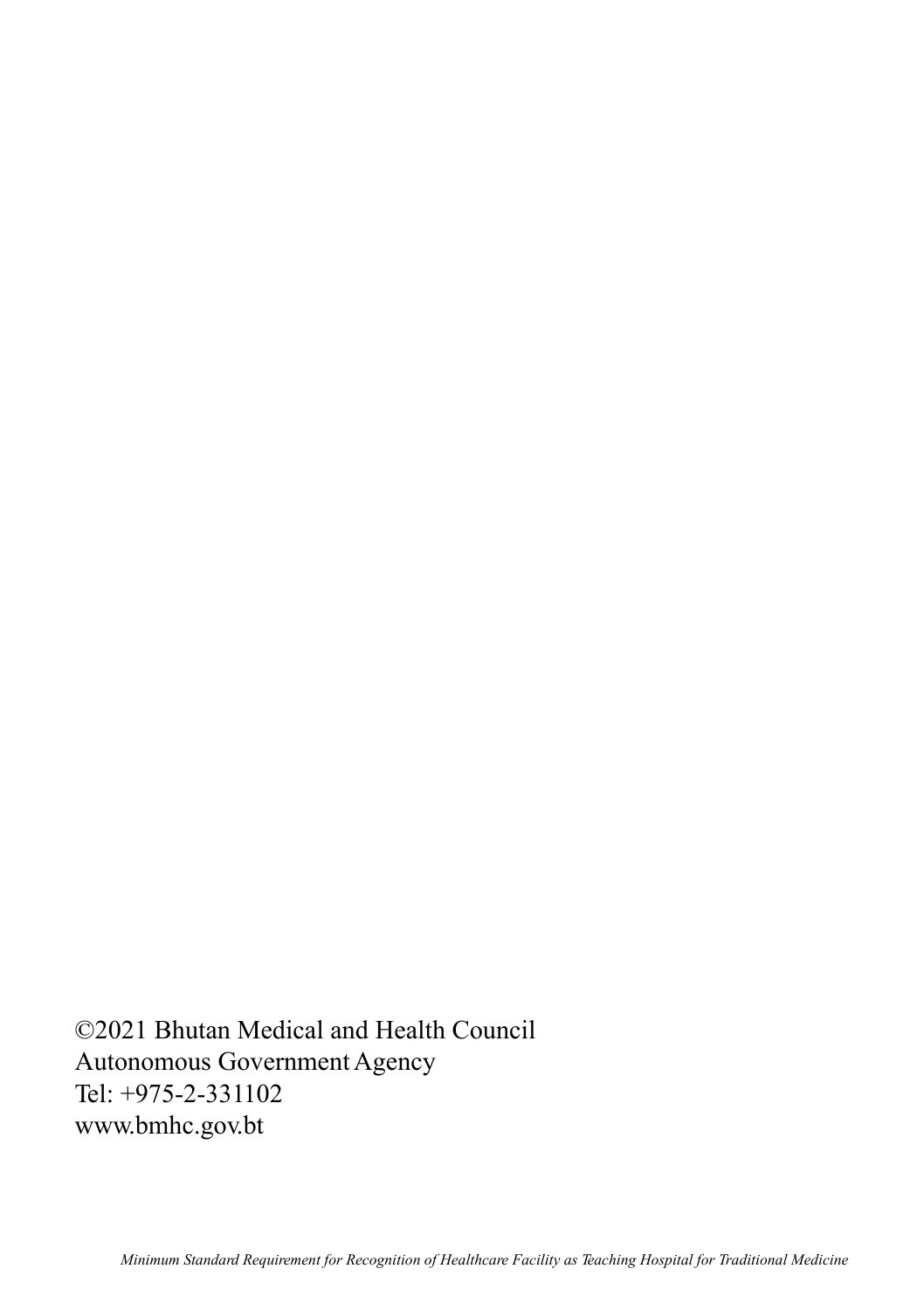# **Table of Content**

| Preamble                             | 5 |
|--------------------------------------|---|
| verification of Health care facility | 5 |
| <b>Clinical Preceptors:</b>          | 6 |
| <b>Administration:</b>               | 6 |
| <b>Case load:</b>                    | 7 |
| <b>Clinical Departments</b>          | 7 |
| <b>Quality Assurance</b>             | 8 |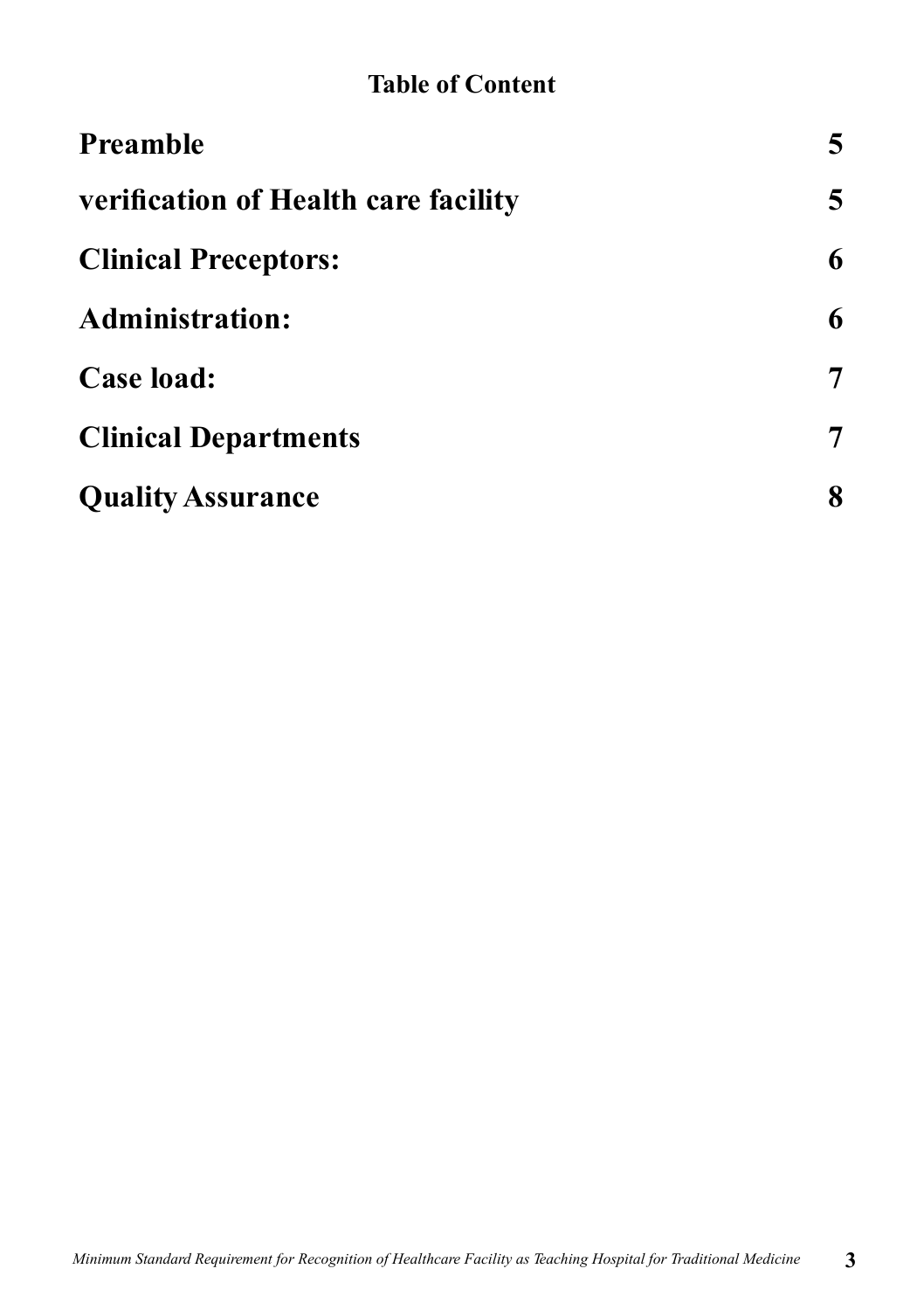*Minimum Standard Requirement for Recognition of Healthcare Facility as Teaching Hospital for Traditional Medicine*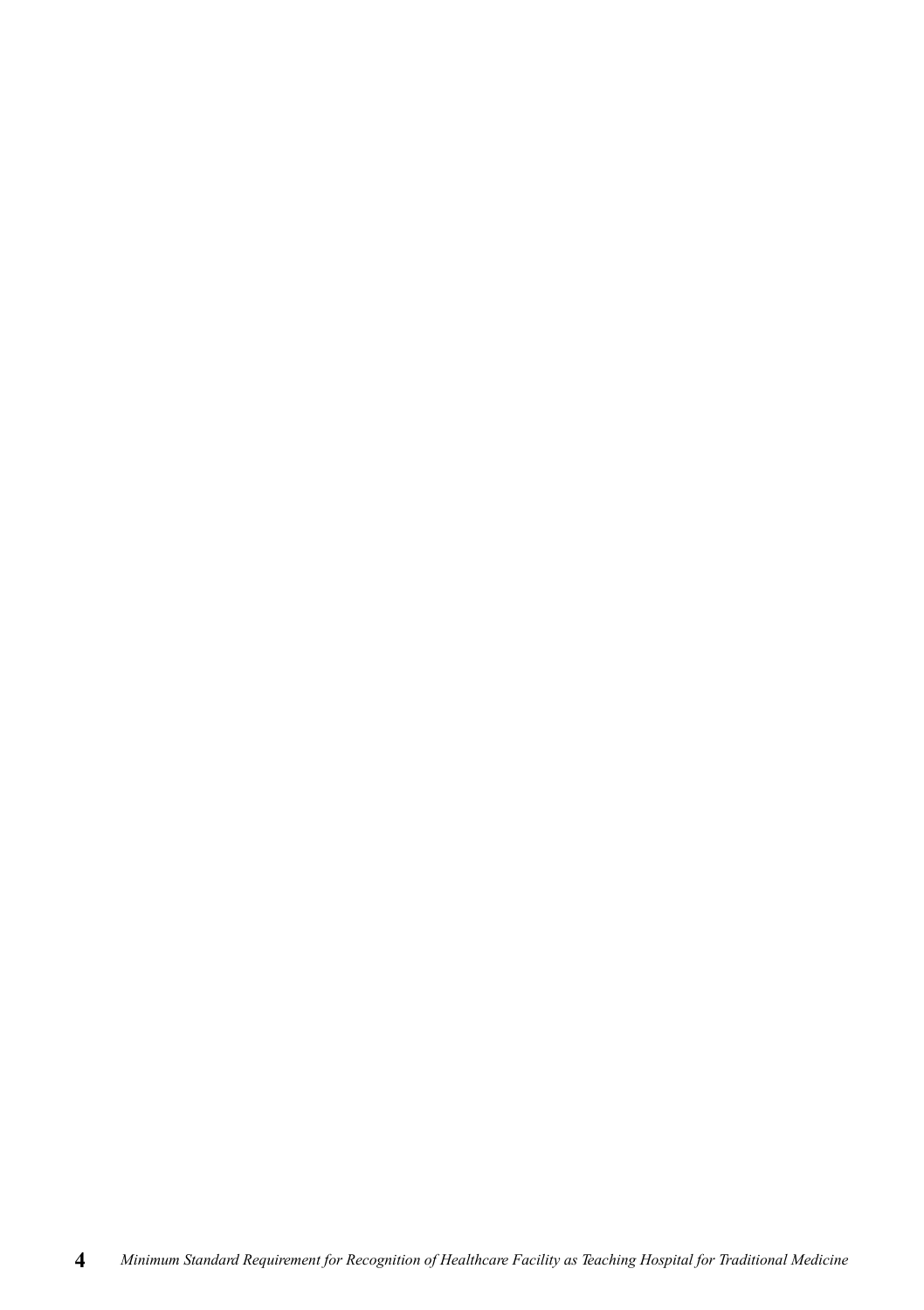# **1. Preamble**

Under the power vested in the General Body by the Chapter VI Section (i) of the Medical and Health Council Act 2002, Kingdom of Bhutan, the General Body of the Council during its 14th General Body Meeting held on 25th August 2021 approved this document.

1.1. Short Title

Minimum Standard Requirement of Recognition of Healthcare Facility as Teaching Hospital for Traditional Medicine (2021).

1.2.Commencement

This document shall come into effect from 1st January 2022.

1.3.Supersession

This document shall supersede the provisions of existing guideline, notifications and circulars that are inconsistent with this minimum standard requirement shall include the following but not limited to;

# **2. verification of Health care facility**

The proposed healthcare facility shall be reviewed by the technical review committee, for feasibility based on the following components:

2.1. Physical facilities:

Healthcare facilities shall have sufficient physical facilities for staff and students to ensure that the curriculum can be delivered adequately. The healthcare facility shall provide the documentation on the following:

- a. Integrated clinical unit to provide integrated teaching unit;
- b. Adequate teaching space for the anticipated number of clinical students;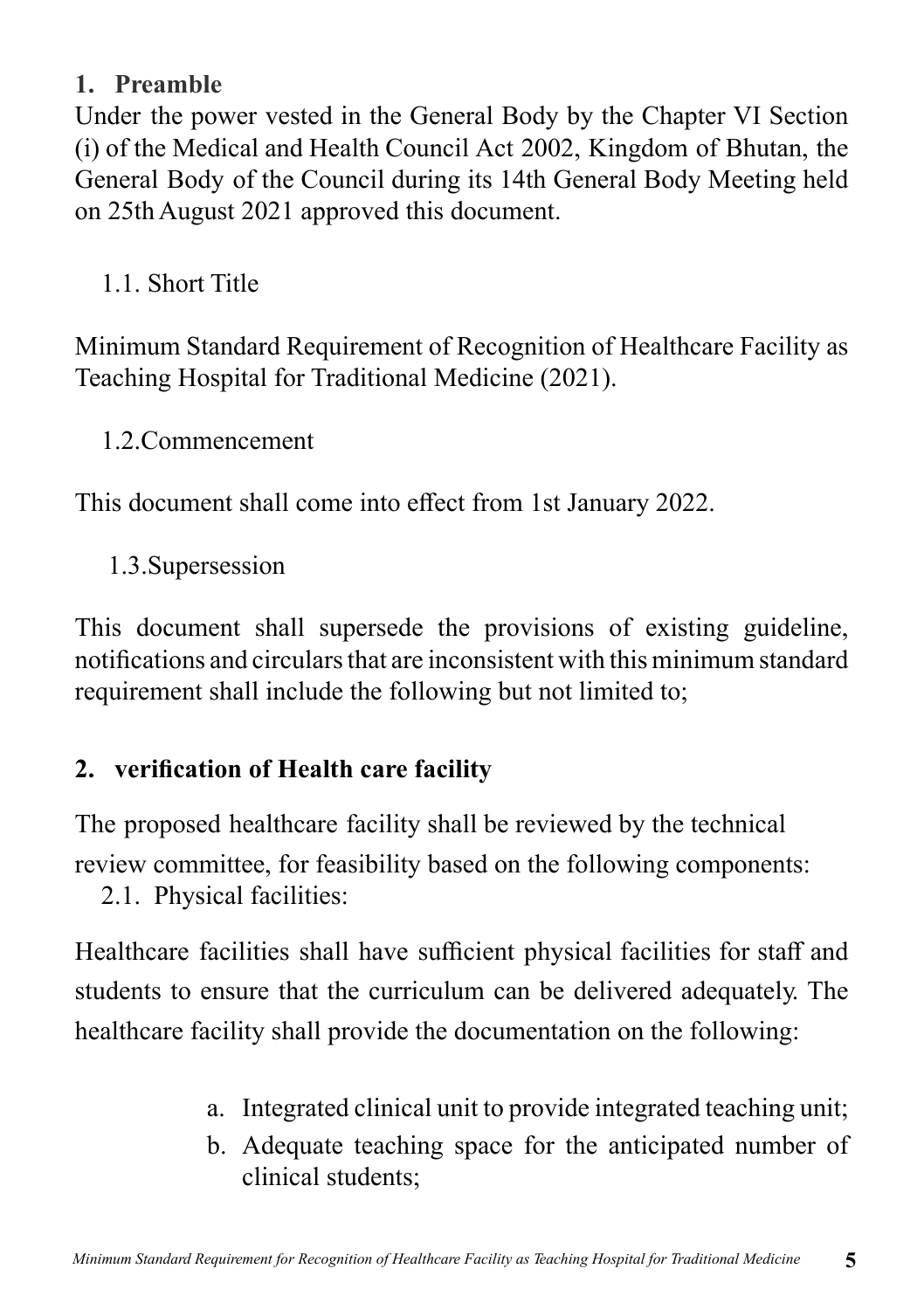- c. Sufficient basic amenities such as online references, computer with internet facilities;
- d. Appropriate training equipment;
- e. Medical record system that documents the course of each patients' illness and care;
- f. Adequate number of on-call rooms for clinical students; and g. Student support services.

#### **3. Clinical Preceptors:**

- a. There shall be adequate clinical preceptors;
- b. Clinical preceptors shall have required qualification and should be well trained;
- c. All Clinical Preceptors shall have undergone Pedagogy training.

#### **4. Administration:**

- a. Healthcare facility shall have an education unit including a focal person for collaboration and coordination between teaching institutions and healthcare facility;
- b. Must have records of all the continuing professional education programs that are availed by clinical preceptors and students;
- c. The Healthcare facility shall have continuing professional development programme;
- d. The Medical Superintendent or any relevant official of the Healthcare facility shall be responsible for ensuring the minimum standard requirement of the Program and liaise with the University/ Institute as the Focal person.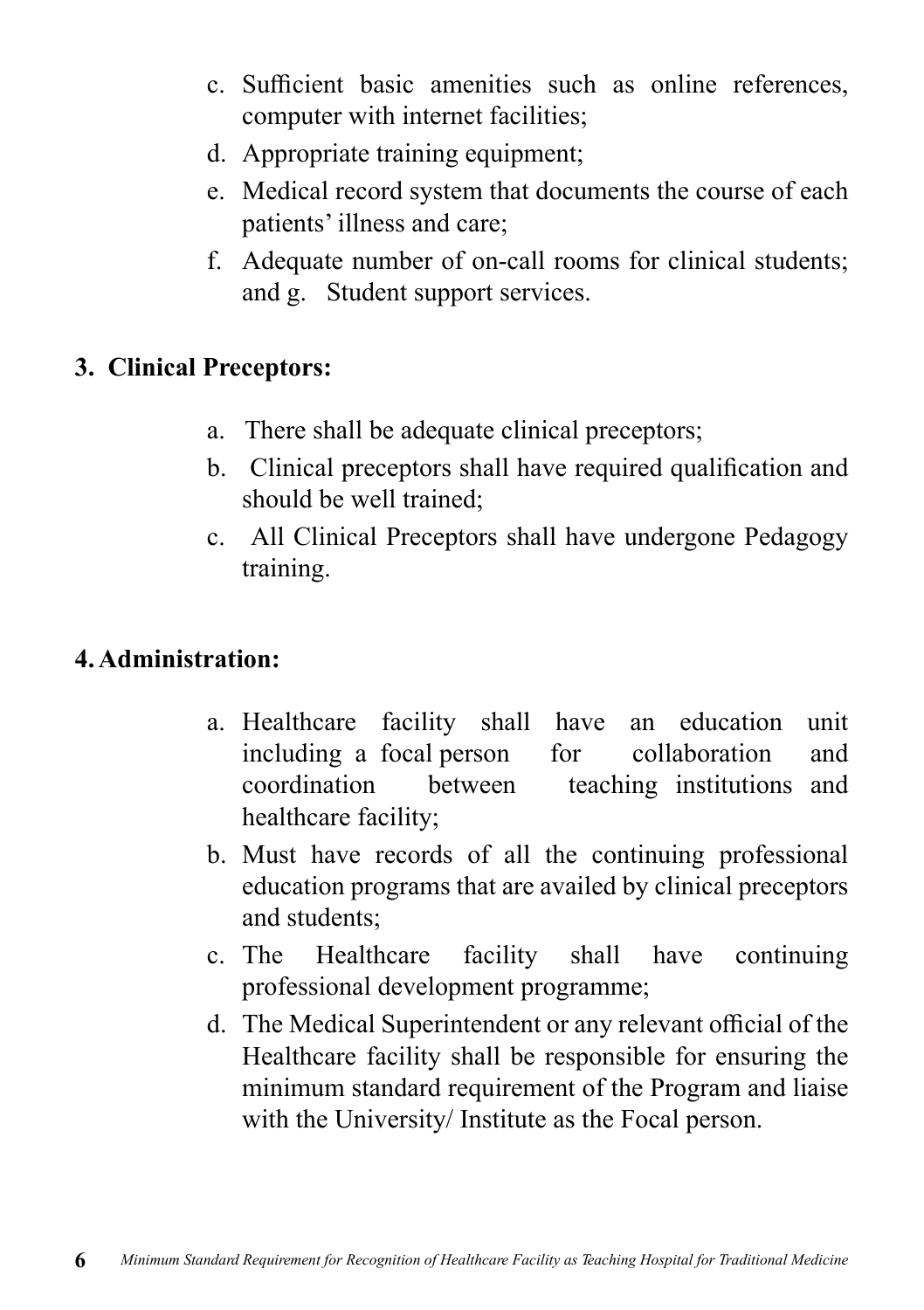### **5. Case load:**

- a. The healthcare facility must demonstrate an adequate number and types of patients in terms of clinical conditions-age and gender for the hospital as a whole and for each department.
- b. Shall provide required data on admissions and discharges.
- c. Shall provide the numbers of beds in the hospital and in each department. This must be accompanied by patient occupancy.
- d. Shall provide data on the average number of outpatient and emergency visit for the previous six months
- e. Shall provide data on the average number of cases, both major and minor for proposed specialty (PG), for the previous six months.
- f. 80% of the total admission of Inpatient and outpatient annually shall be required to qualify as a teaching hospital.

# **6. Clinical Departments**

The clinical departments required shall vary depending on the program offered.

- 6.1. For diploma program
	- 6.1.1 Diploma in *Menchoe Rigpa*
		- a. The healthcare facility shall have a minimum of two departments: Outpatient and *Tshubched*;
		- b. In case of absence of any departments stated above, the annual morbidity analysis shall be considered.
	- 6.1.2 Diploma in *JamtsubChed*
		- a. The healthcare facility shall have a minimum of three departments and one unit: *Jamched*, Tshubched and Outpatient Department and *Zhiney* unit;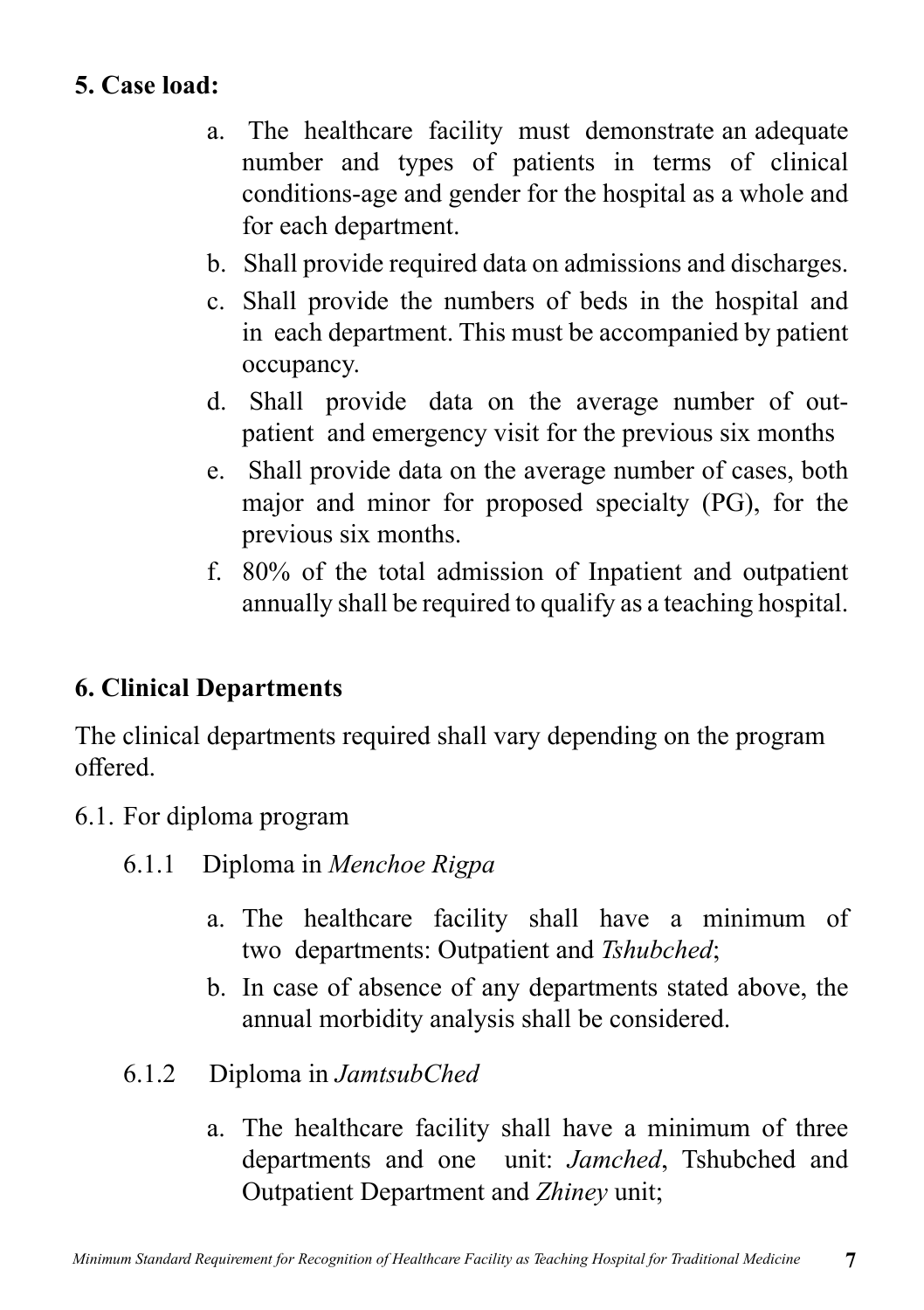- b. In case of absence of any departments stated above, the annual morbidity analysis shall be considered.
- c. Diploma in *Jongjed Laynga*
- d. The healthcare facility shall have a minimum of three departments: *Jamched*, *Laynga* and Outpatient Department;
- e. In case of absence of any departments stated above, the annual morbidity analysis shall be considered.
- 6.2. Bachelor of Science in Traditional Medicine
	- a. The healthcare facility shall have a minimum of four departments and one unit:*Jamched*, *Laynga*, *Tshubched* and Outpatient Department and *Zhiney* unit.
	- b. Minimum functional bed strength of not less than 10 or in case of absence of any departments stated above, the annual morbidity analysis shall be considered.
- 6.3. Master's program
	- a. The healthcare facility shall have relevant department(s) as per their Master's program. However, In MD Program, there should be at least two students in the program;
	- b. Minimum functional bed strength of not less than 10.

### **7. Quality Assurance**

- a. The proposed healthcare facility shall have an independent dedicated unit responsible for Quality Assurance and Standardization;
- b. The QAS unit shall have documented processes of quality assurance and control mechanisms in place to assure patient safety, continuous quality improvement plan and continuous medical education plan.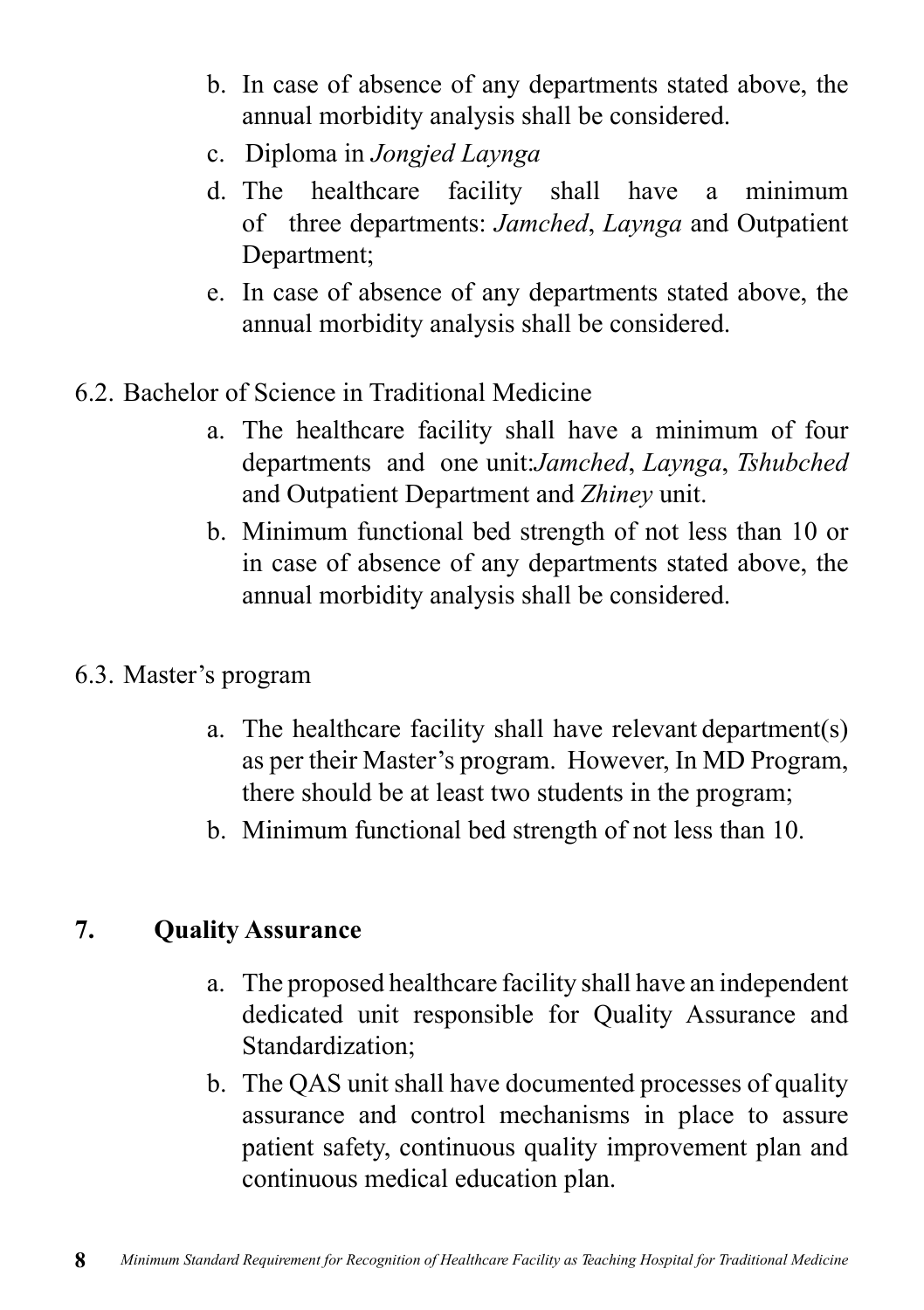### **Annexure 1: Departments for Diploma, Bachelor and Master's program**

| 1. Jamched-   | a. Langduug;            |
|---------------|-------------------------|
|               | b. Langluum             |
|               | c. Chulum               |
|               | d. Chingduug            |
|               | e. Chingluum            |
|               | f. Thruelkhore g. Jugpa |
| 2. Tshubched- | a Tarr                  |
|               | b. Sekhap & Ngulkhab    |
|               | c. Nuumtshuk            |
|               | d. Meybum e. Tshugrik   |
| 3. Laynga-    | a. Shel                 |
|               | b.Chuuk                 |
|               | c. Na-men               |
|               | d. Jamtsi               |
|               | e. Niruha               |

- 4. *Kamkhab*
- 5. *Zhiney Luejong*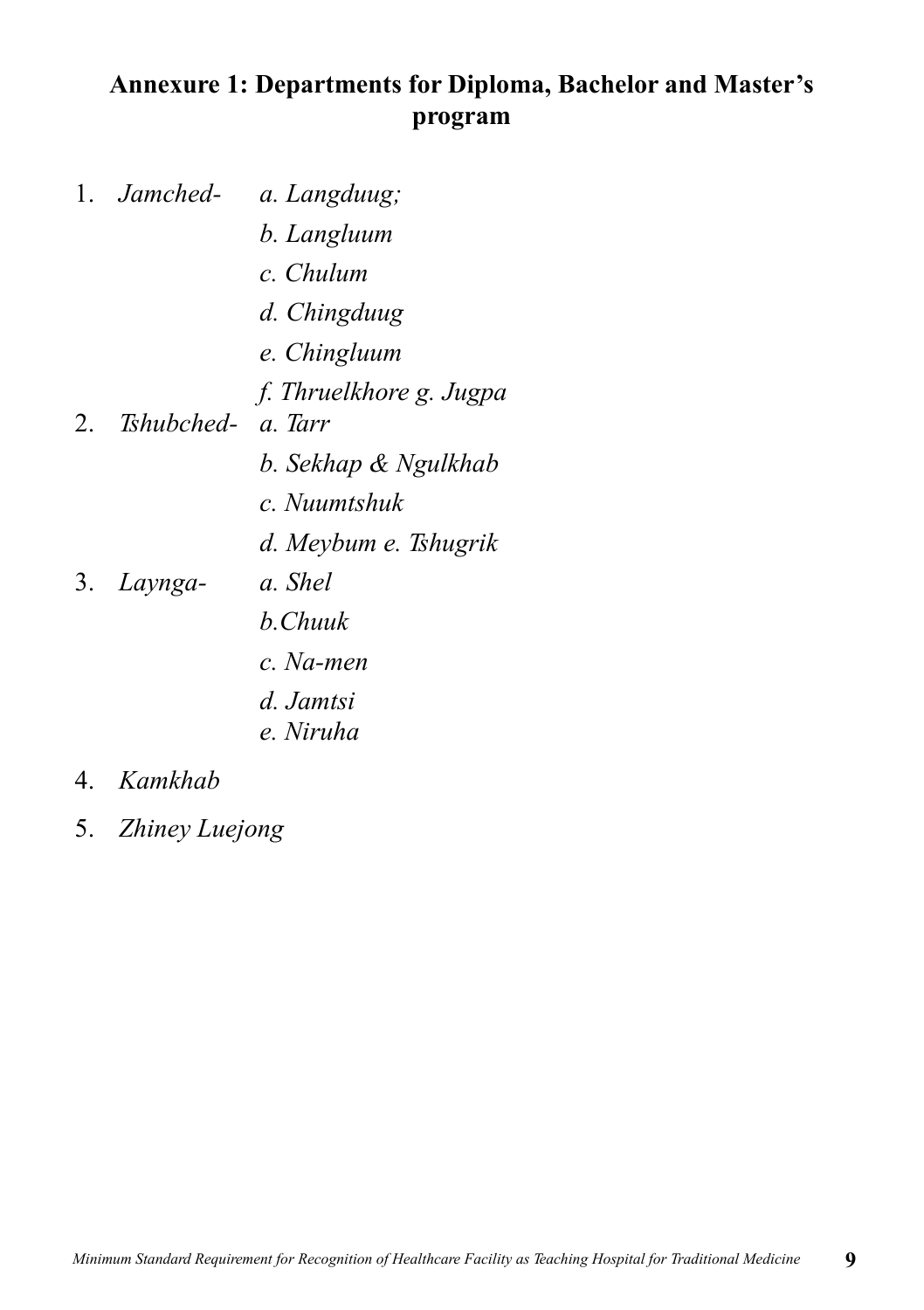### **Annexure 1: Checklist for the Teaching hospital visit**

| SI.<br>N <sub>0</sub> | <b>Particulars</b>                                                                                                     | <b>Fulfilment</b><br>(Yes/No) | Recommendation | <b>Remarks</b> |
|-----------------------|------------------------------------------------------------------------------------------------------------------------|-------------------------------|----------------|----------------|
| $\mathbf{1}$          | Is there MOU with<br>Ministry of Health and<br>MOA with a Teaching<br>hospital?                                        |                               |                |                |
| $\overline{2}$        | Physical facilities                                                                                                    |                               |                |                |
|                       | $\mathbf{i}$ .<br>Is there an<br>integrated clinical<br>unit to provide an<br>integrated teaching<br>unit?             |                               |                |                |
|                       | ii.<br>Is there adequate<br>teaching space for<br>the anticipated<br>number of clinical<br>students?                   |                               |                |                |
|                       | iii. Is there<br>sufficient basic<br>amenities such<br>as online references,<br>computers with<br>internet facilities? |                               |                |                |
| 3.                    | Teaching, Learning<br>process                                                                                          |                               |                |                |
|                       | a. Are there<br>various teaching<br>methodologies<br>available?                                                        |                               |                |                |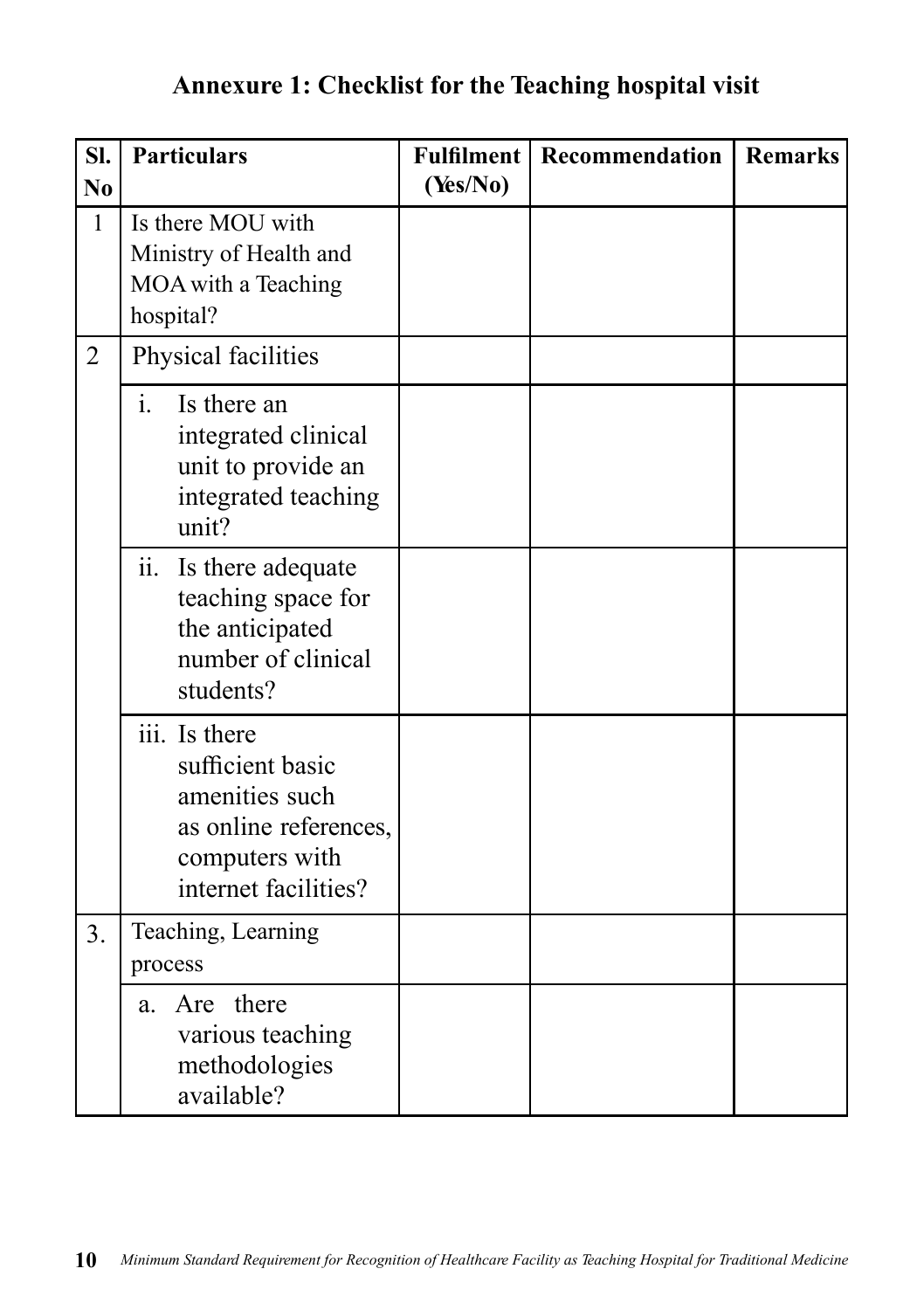|                | <b>ICT</b><br>$\mathbf b$ .<br><b>Is</b><br>there<br>enabled teaching<br>learning available?                                                  |  |  |
|----------------|-----------------------------------------------------------------------------------------------------------------------------------------------|--|--|
|                | there<br><b>Is</b><br>$\mathbf{c}$ .<br>a<br>mechanism in<br>place to evaluate<br>teaching?                                                   |  |  |
|                | there<br>iv. Is<br>appropriate training<br>equipment?                                                                                         |  |  |
|                | there a medical<br>$\overline{1}$ s<br>$V_{\cdot}$<br>record system<br>that documents<br>the course of each<br>patients' illness and<br>care? |  |  |
|                | vi. Are<br>there<br>adequate numbers<br>of on-call rooms for<br>clinical students?                                                            |  |  |
|                | vii. Is there student<br>support services in<br>place?                                                                                        |  |  |
| $\overline{4}$ | <b>Clinical Preceptors</b>                                                                                                                    |  |  |
|                | $\mathbf{i}$ .<br><b>Total Clinical</b><br>Preceptors                                                                                         |  |  |
|                | ii.<br>Clinical<br>Are<br>Preceptors qualified<br>and well trained?                                                                           |  |  |
|                | iii. Do<br>they<br>have<br>Pedagogy training?                                                                                                 |  |  |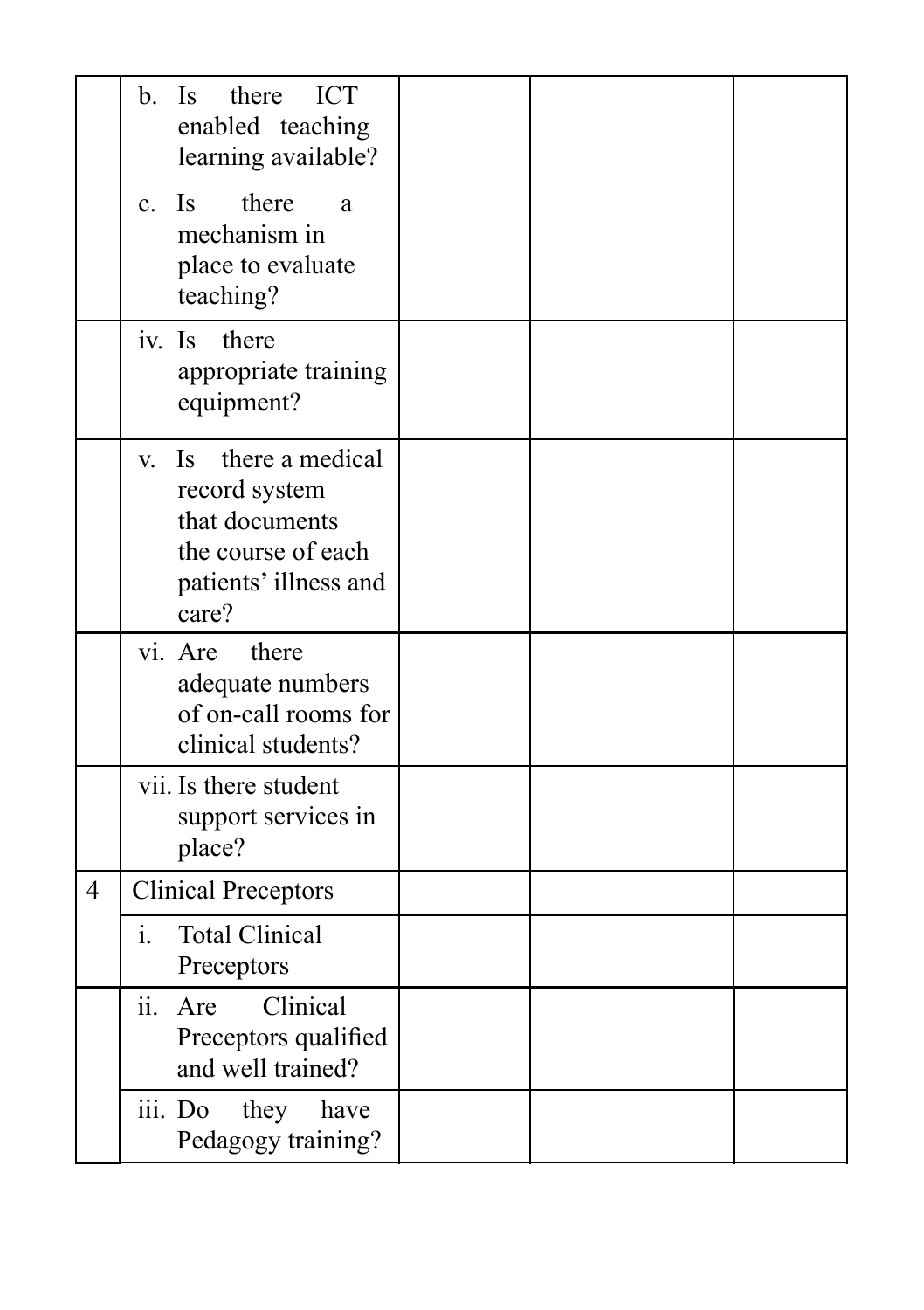|   | iv. Do they have<br>Professional<br>development<br>programs<br>for<br>clinical preceptors?                                                                                         |  |  |
|---|------------------------------------------------------------------------------------------------------------------------------------------------------------------------------------|--|--|
| 5 | Administration                                                                                                                                                                     |  |  |
|   | Does the<br>i.<br>Healthcare facility<br>have<br>an<br>education<br>unit<br>including a<br>focal person for<br>collaboration<br>and coordination<br>with teaching<br>institutions? |  |  |
|   | ii.<br>focal<br>Is there<br>a<br>person (assessment,<br>monitoring and<br>supervisor of the<br>students)?                                                                          |  |  |
|   | iii. Are there records<br>of all the<br>continuing<br>professional<br>education programs<br>that are availed by<br>clinical preceptors<br>and students?                            |  |  |
|   | Is there<br>iv.<br>a.<br>continuing<br>professional<br>development<br>programme?                                                                                                   |  |  |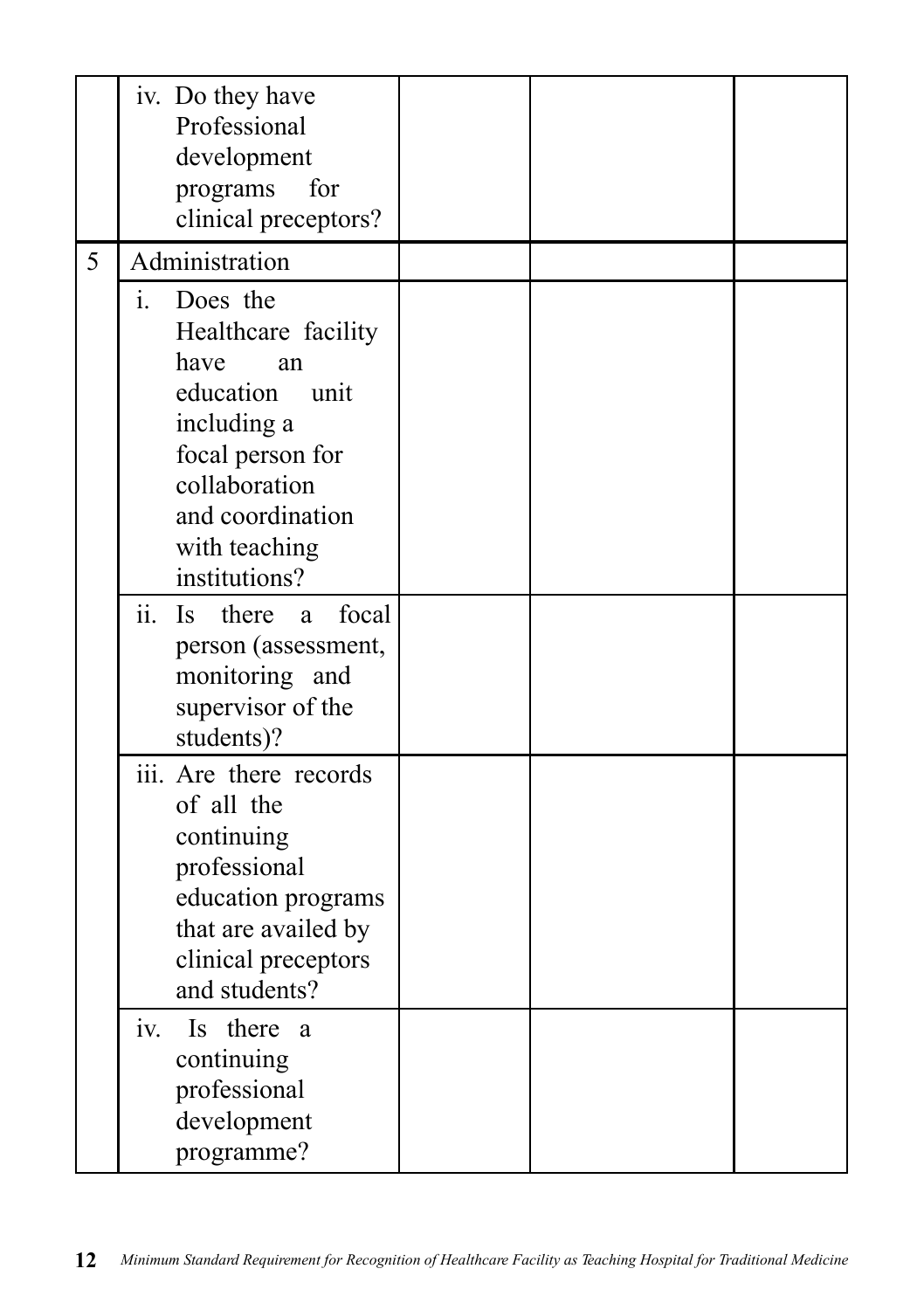| 6 | Case load                                                                                                                                            |  |  |
|---|------------------------------------------------------------------------------------------------------------------------------------------------------|--|--|
|   | i.<br>Is there data on<br>admissions and<br>discharges?                                                                                              |  |  |
|   | ii.<br>Is there numbers of<br>beds in the hospital/<br>each department/<br>patient occupancy?                                                        |  |  |
|   | iii. Is there a record<br>of the average<br>number of out-<br>patient and<br>emergency visits<br>for the previous six<br>months?                     |  |  |
| 7 | <b>Clinical Departments</b>                                                                                                                          |  |  |
|   | $\mathbf{i}$ .<br>Is there a relevant<br>department (s) for<br>specific programs?<br>(Jamched, Laynga,<br>Tshubched<br>and Outpatient<br>Department) |  |  |
|   | $\dddot{\mathbf{i}}$ .<br>$\overline{I}$<br>there<br>annual<br>morbidity analysis<br>in the absence of<br>any departments<br>stated above?           |  |  |
|   | iii. Minimum<br>functional<br>bed<br>strength of<br>not<br>than $10$<br>less<br>(Masters Program)                                                    |  |  |